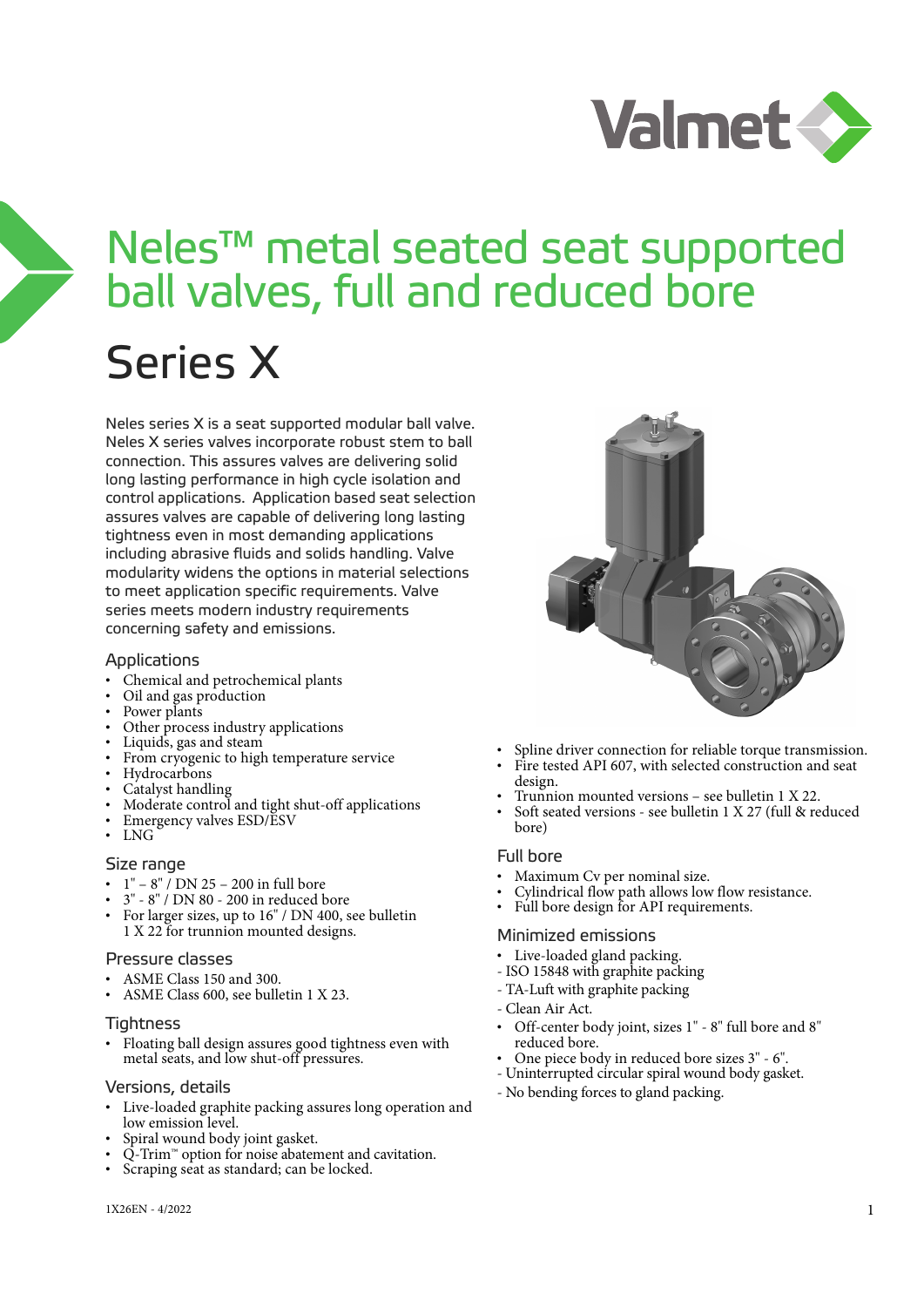#### Exploded view



### Parts list

| <b>Item</b>    | Part description                                       | Material                                                        |                     |                |
|----------------|--------------------------------------------------------|-----------------------------------------------------------------|---------------------|----------------|
| 1              | Body                                                   | Stainless steel CF8M                                            | Carbon steel WCB    | Chrome Moly C5 |
| $\overline{2}$ | Body cap                                               | Stainless steel CF8M / AISI 316                                 | Carbon steel WCB    | Chrome Moly C5 |
|                | Insert 3" - 6" / DN80 - 150 reduced bore               | Stainless steel CF8M / AISI 316                                 | Carbon steel WCB    | Chrome Moly C5 |
| 3              | Ball / Q-Trim ball                                     | Stainless steel AISI 316 / CF8M                                 |                     |                |
| $\overline{4}$ | Spline driver 2" - 8" / DN 50 - 200                    | Stainless steel CF8M                                            |                     |                |
|                | Thrust ring 1" - 1 1/2" / DN25 - 40                    | AISI 316                                                        |                     |                |
| 5              | Shaft                                                  | Stainless steel XM-19                                           |                     |                |
| 7              | <b>Ball</b> seat                                       | Stainless steel + cobalt based alloy                            |                     |                |
| 9              | Gland                                                  | Stainless steel CF8M                                            |                     |                |
| 10             | Key                                                    | Stainless steel AISI 329                                        |                     |                |
| 12             | Stud (not in reduced bore 3" - 6" / DN80 - 150)        | ASTM A 193 gr. B8M                                              | ASTM A 320 gr. L7M  |                |
| 14             | Stud                                                   | ASTM A 193 gr. B8M                                              | ASTM A 320 gr. L7M  |                |
| 16             | Hexagon nut (not in reduced bore 3" - 6" / DN80 - 150) | ASTM A 193 gr. 8M                                               | ASTM A 194 gr. 2 HM |                |
| 18             | Hexagon nut                                            | ASTM A 193 gr. 8M                                               | ASTM A 194 gr. 2 HM |                |
| 25             | Ball seat (H)                                          | Stainless steel + cobalt based alloy                            |                     |                |
| 42             | Retainer plate                                         | Stainless steel AISI 316                                        |                     |                |
| 50             | Locking pin                                            | Stainless steel XM-19                                           |                     |                |
| 62             | Seat spring                                            | Alloy 825 / F6NM                                                |                     |                |
| 63             | Back seal                                              | PTFE or graphite                                                |                     |                |
| 65             | Body gasket                                            | Stainless steel AISI 316 + PTFE or graphite filled spiral wound |                     |                |
| 67             | Thrust ring                                            | Stainless steel AISI 316                                        |                     |                |
| 69             | Packing ring                                           | PTFE or graphite                                                |                     |                |
| 70             | Thrust bearing                                         | Cobalt based alloy or PTFE                                      |                     |                |
| 75             | Seat seal (H)                                          | Graphite                                                        |                     |                |
| 76             | Back-up ring                                           | Stainless steel AISI 316                                        |                     |                |
| 135            | Gasket (only in reduced bore 3" - 6" / DN80 - 150)     | Graphite or PTFE                                                |                     |                |
| 150            | Disc spring set                                        | Electroless nickel plated spring steel (EN 10083-1.8159)        |                     |                |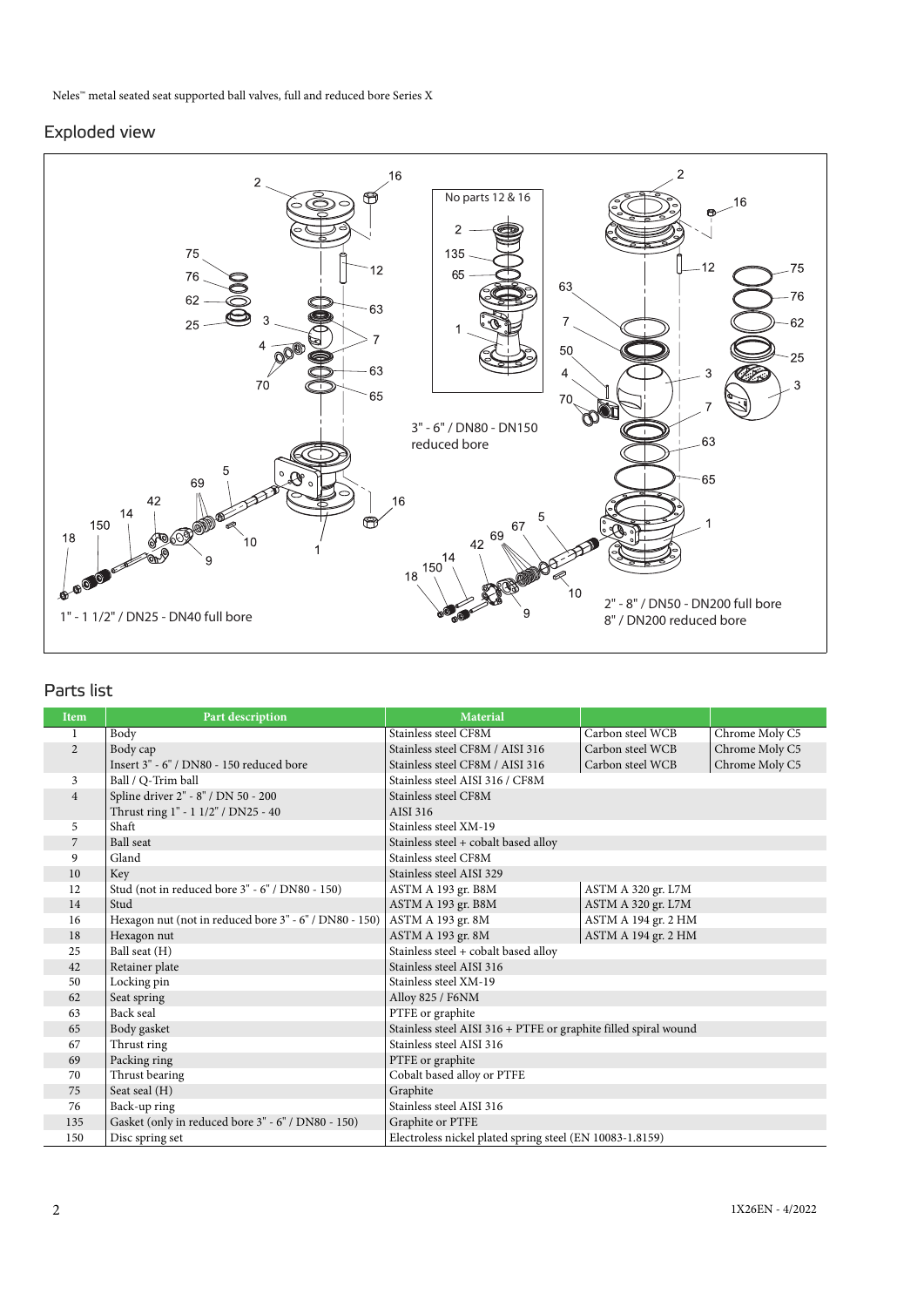## Technical specification

#### Product type

Full bore, seat supported ball valve Floating ball design Split body design

#### Pressure ratings ASME 150 and 300

#### Size range

1" – 8" / DN25 - 200 in full bore 3" - 8" / DN80 - 200 in reduced bore

#### Temperature range

-200 … +600 °C / -330 … +1110 °F, consult factory for higher temperature applications.

#### Design standards

| Valve body     | <b>ASME B16.34</b>                          |
|----------------|---------------------------------------------|
| Valve flanges  | <b>ASME B16.5</b>                           |
| Face-to-face   | ASME B16.10 long pattern, full bore, except |
|                | class 150 NPS01" acc.to Table 2, same as    |
|                | in class 300.                               |
|                | ASME B16.10 short pattern, reduced bore     |
| $\blacksquare$ |                                             |

#### Actuator mounting

ISO 5211

#### Standard materials

| Body:             | WCB, C5 and CF8M                          |
|-------------------|-------------------------------------------|
| Ball:             | $CF8M + hard$ chrome or other special     |
|                   | coatings with metal seats                 |
| Bearings:         | PTFE or cobalt based alloy                |
| Seats:            | Stainless steel + cobalt based alloy      |
| Seals/gaskets:    | PTFE or graphite                          |
| Body gasket:      | Spiral wound with PTFE or graphite filler |
| Gland packing:    | PTFE (V-rings) or graphite                |
| Standard bolting: |                                           |

 $\tilde{L}$  L7M/2HM, B8M/8M.

#### Material and test certification

EN 10204-3.1 material certificates for body and bonnet. Tightness test certificate.

#### Standard options

Carbide or NiBo ball and seat coatings

- Spring loaded seat
- Solid proof seat

Q-Trim

High temperature linkages (temperatures above +300 °C/+570 °F) Anti-static

Oxygen construction for gaseous oxygen service.

Cryogenic version (temperatures below -50 °C/-58 °F) Steam jacket

Fire tested API 607, with selected constructions and seat designs

NACE MR 0103 and MR 0175 on request based on application.

#### Valve testing

Each valve is tested for body integrity and seat tightness. The body test pressure is 1.5 x PN. The seat test pressure for metal seated valves is 1.1 x PN.

The test medium is inhibited water. Air test upon request.

#### Valve tightness

ISO 5208 Rate C or ANSI/FCI 70-2 class V for metal seats Other tightness rates upon request

- Rate B
- ANSI Class VI
- API 598

#### $C_v$  ( $K_v$ ) -values and resistance coefficients, full bore

| Valve size |                    | <b>Standard trim</b> |             | <b>O-TRIM</b>      |                    |  |  |  |
|------------|--------------------|----------------------|-------------|--------------------|--------------------|--|--|--|
| inch / DN  | $Cv$ 90 $^{\circ}$ | $Kv$ 90 $^{\circ}$   | $\zeta$ 90° | $Cv$ 90 $^{\circ}$ | $Kv$ 90 $^{\circ}$ |  |  |  |
| 1/25       | 105                | 91                   | 0.08        |                    |                    |  |  |  |
| 11/2 / 40  | 250                | 220                  | 0.07        |                    |                    |  |  |  |
| 2/50       | 490                | 425                  | 0.06        | 84                 | 73                 |  |  |  |
| 3/80       | 1160               | 1000                 | 0.05        | 245                | 210                |  |  |  |
| 4/100      | 2200               | 1900                 | 0.05        | 530                | 460                |  |  |  |
| 6/150      | 5100               | 4400                 | 0.04        | 1360               | 1180               |  |  |  |
| 8/200      | 9300               | 8000                 | 0.04        | 2330               | 2020               |  |  |  |

#### Cv (Kv) -values and resistance coefficients, reduced bore

| Valve size |                    | <b>Standard trim</b> |       | <b>Q-Trim</b>      |                    |  |  |  |
|------------|--------------------|----------------------|-------|--------------------|--------------------|--|--|--|
| Inch / DN  | $Cv$ 90 $^{\circ}$ | $Kv$ 90 $^{\circ}$   | č 90° | $Cv$ 90 $^{\circ}$ | $Kv$ 90 $^{\circ}$ |  |  |  |
| 3/80       | 234                | 202                  | 1.6   | 84                 | 73                 |  |  |  |
| 4/100      | 666                | 576                  | 0.5   | 245                | 212                |  |  |  |
| 6/150      | 1022               | 884                  | 1.0   | 530                | 458                |  |  |  |
| 8/200      | 2665               | 2305                 | 0.5   | 1360               | 1176               |  |  |  |

### The advantages of the spline driver

This unique design allows for a larger shaft to ball interface, which in turn minimizes the contact stress. This feature results in:

- excellent operational durability
- maximized torque transmission
- accurate operation,

- minimized mechanical backlash

For the end-user, these technical advantages offer longer valve life, less maintenance, more economical and safer processes. The spline driver construction is available in valve sizes 2" - 8" / DN50 - 200.

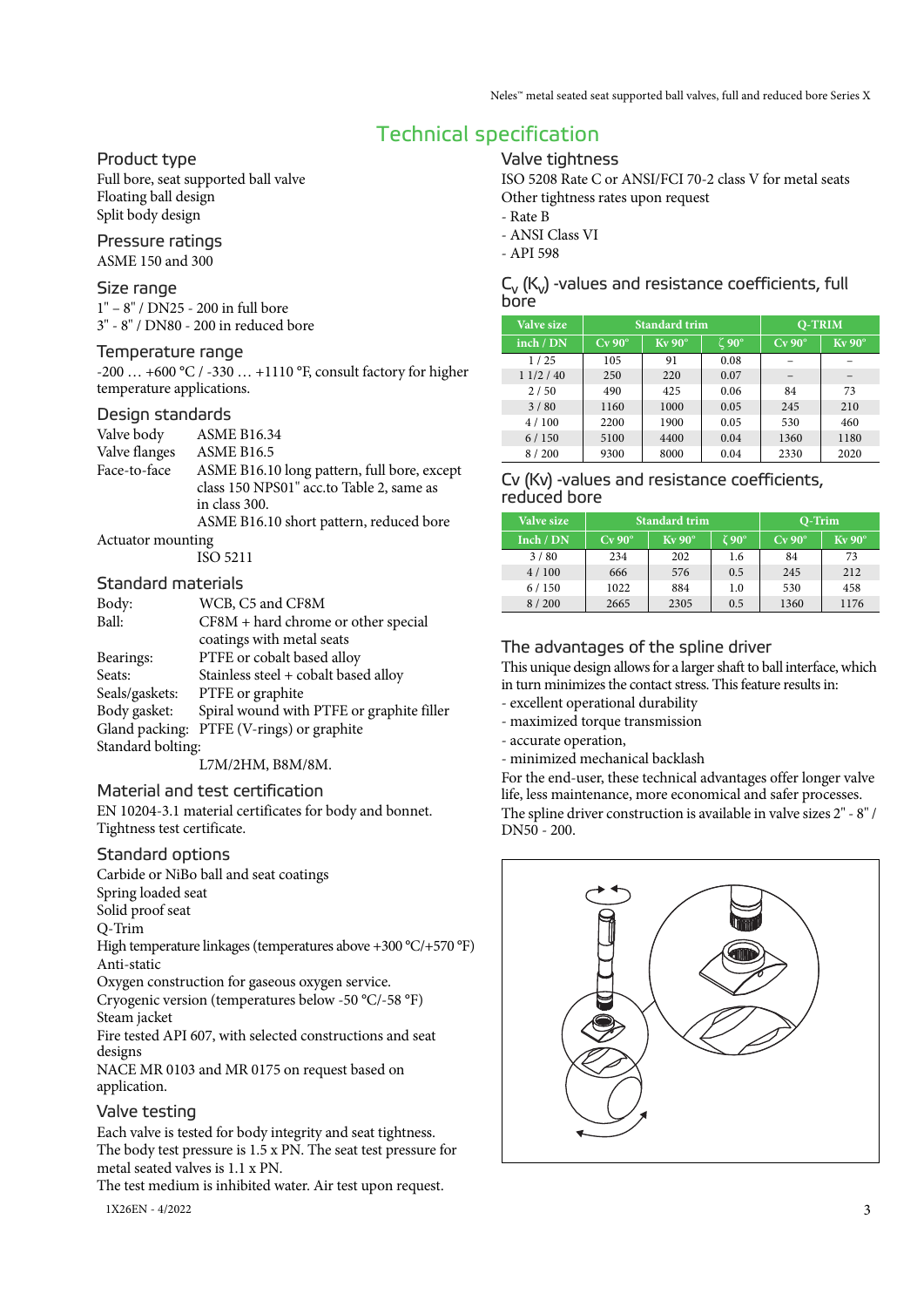## Standard seats constructions and materials



Soft seated versions - see bulletin 1 X 27 (full and reduced bore types).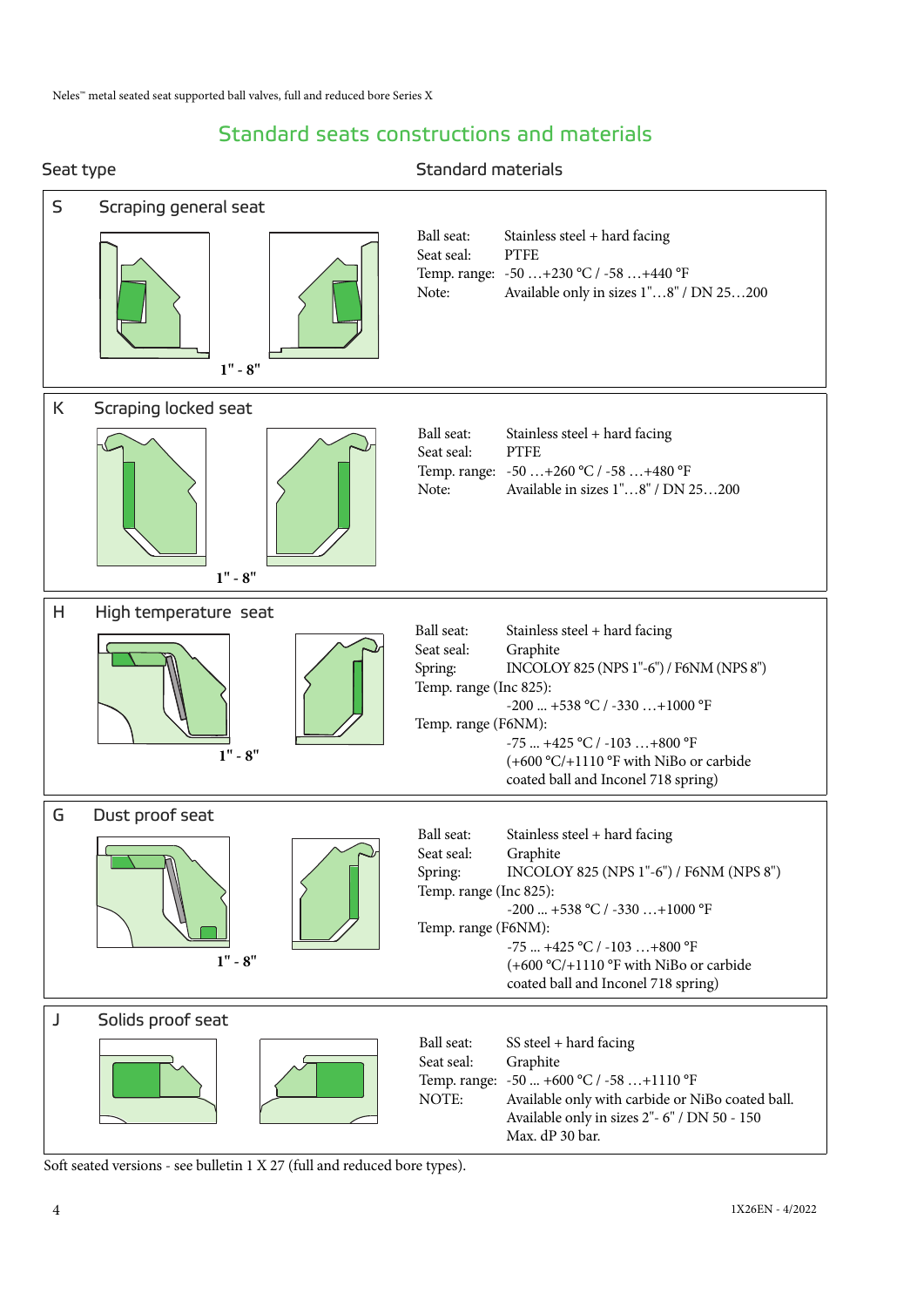#### Maximum operational pressure differential Metal seated ASME Class 300



#### Actuator selection

X series valve can be equipped with the following Neles actuator types:

B1C/B1J Pneumatic double acting or spring return actuator.

Actuators available for size range DN 25 - 200 / 1"-8", B1C/B1J actuators have an ISO 5211 mounting face.

M Gear operator for valve sizes DN 25-200 / 1"-8".

LX/LK Hand lever for valve sizes DN 25-100 / 1"-4".

When selecting other actuators, please contact your local Neles representative.

For the correct actuator selection in on-off service, you need to know the following process data:

-valve size and seat type

-supply pressure for the actuator

-maximum shut-off pressure across the valve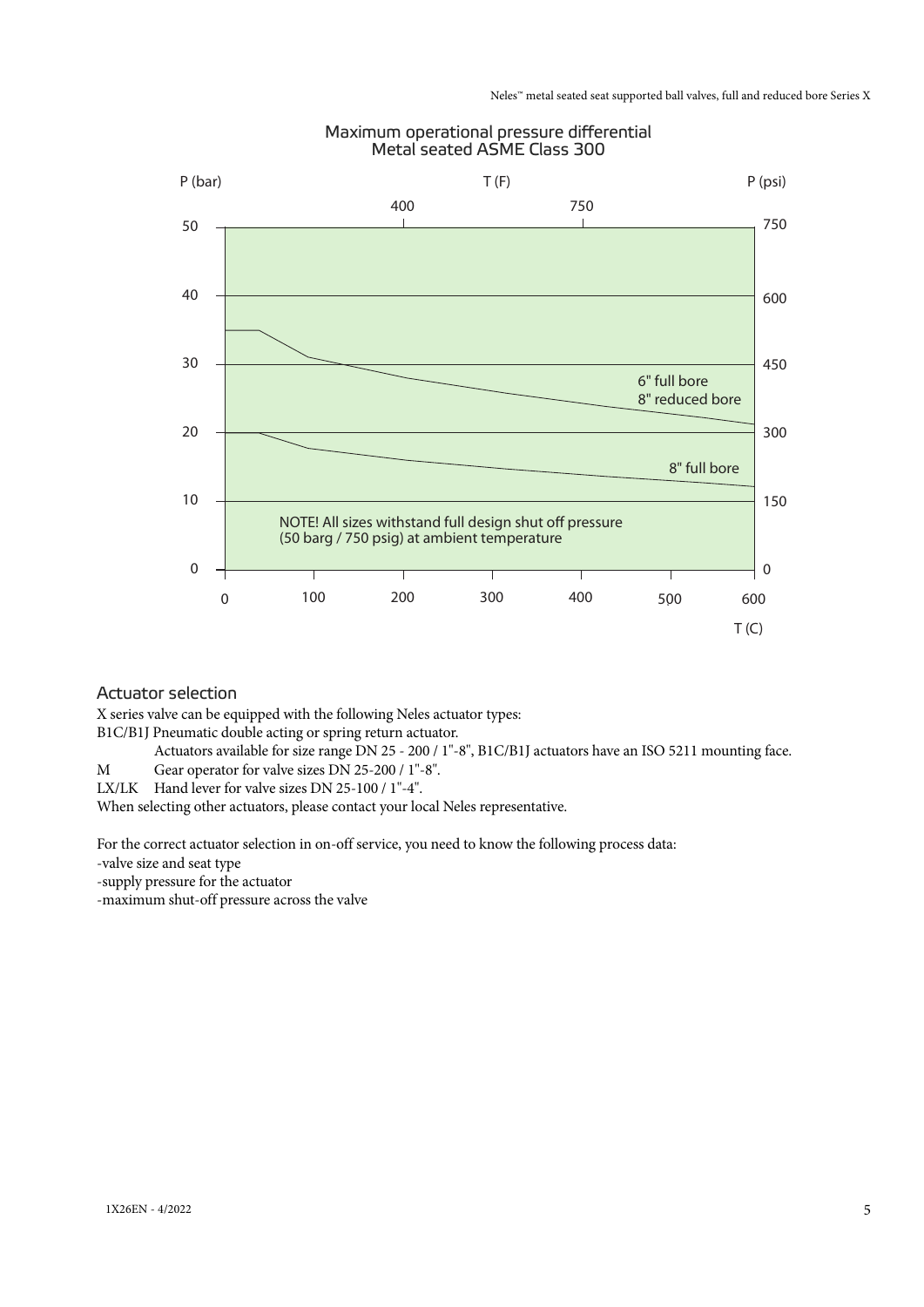## Dimensions, full bore



| <b>TYPE</b> | <b>SIZE</b>    | <b>ISO FLANGE</b>  |        | DIMENSIONS, mm |      |     |       |     |             |             |    |    |              |             |                |
|-------------|----------------|--------------------|--------|----------------|------|-----|-------|-----|-------------|-------------|----|----|--------------|-------------|----------------|
|             |                |                    | A      | A <sub>1</sub> | ØB   | ØB1 | ØD    | E   | $\mathbf K$ | $\square M$ | N  | Ø0 | $\mathbf{p}$ | $\mathbf R$ | kg             |
|             |                | F <sub>07</sub>    | $165*$ | 74             | 110  | 110 | 25.4  | 175 | 150         | 4.76        | 25 | 15 | 17           | 25          | 6              |
|             | 1.5            | F <sub>07</sub>    | 165    | 70             | 125  | 145 | 38.1  | 202 | 168         | 4.76        | 35 | 20 | 22           | 34          | 8              |
|             | $\overline{c}$ | F07, F10           | 178    | 79.0           | 150  | 146 | 50.8  | 215 | 168         | 6.35        | 46 | 25 | 27.8         | 47          | 11             |
| XT_C        | 3              | F07, F10, F12, F14 | 203    | 101.5          | 190. | 190 | 76.2  | 237 | 190         | 6.35        | 46 | 25 | 27.8         | 47          | 25             |
|             | $\overline{4}$ | F10, F12, F14      | 229    | 110.5          | 230  | 241 | 101.6 | 309 | 250         | 9.52        | 58 | 35 | 39.1         | 59          | 39             |
|             | 6              | F14, F16           | 394    | 197.0          | 280  | 338 | 152.4 | 386 | 305         | 12.70       | 80 | 45 | 50.4         | 81          | 93             |
|             | 8              | F14, F16, F25      | 457    | 228.5          | 345  | 430 | 203.2 | 476 | 385         | 12.70       | 90 | 55 | 60.6         | 91          | 190            |
|             |                | F <sub>07</sub>    | 165    | 74             | 125  | 110 | 25.4  | 175 | 150         | 4.76        | 25 | 15 | 17           | 25          | $\overline{7}$ |
|             | 1.5            | F07                | 191    | 70             | 155  | 145 | 38.1  | 202 | 168         | 4.76        | 35 | 20 | 22           | 34          | 11             |
|             | $\overline{2}$ | F07, F10           | 216    | 89.0           | 165  | 146 | 50.8  | 215 | 168         | 6.35        | 46 | 25 | 27.8         | 47          | 15             |
| XA D        | 3              | F07, F10, F12, F14 | 282    | 141.0          | 210  | 195 | 76.2  | 237 | 190         | 6.35        | 46 | 25 | 27.8         | 47          | 35             |
|             | $\overline{4}$ | F10, F12, 14       | 305    | 152.5          | 255  | 252 | 101.6 | 309 | 250         | 9.52        | 58 | 35 | 39.1         | 59          | 59             |
|             | 6              | F14, F16           | 403    | 201.5          | 320  | 346 | 152.4 | 386 | 305         | 12.70       | 80 | 45 | 50.4         | 81          | 129            |
|             | 8              | F14, F16, F25      | 502    | 249.0          | 380  | 462 | 203.2 | 476 | 385         | 12.70       | 90 | 55 | 60.6         | 91          | 255            |

|             | <b>SIZE</b>    | <b>ISO FLANGE</b>  |         |                |       |       |      |       | DIMENSIONS, inch |             |      |      |              |             | <b>lbs</b> |
|-------------|----------------|--------------------|---------|----------------|-------|-------|------|-------|------------------|-------------|------|------|--------------|-------------|------------|
| <b>TYPE</b> |                |                    | A       | A <sub>1</sub> | ØB    | ØB1   | ØD   | E     | $\mathbf K'$     | $\square M$ | N    | Ø0   | $\mathbf{p}$ | $\mathbf R$ |            |
|             |                | F07                | $6.50*$ | 2.91           | 4.25  | 4.33  | 1.00 | 6.89  | 5.91             | 0.19        | 0.98 | 0.59 | 0.67         | 0.98        | 13         |
|             | 1.5            | F <sub>07</sub>    | 6.50    | 2.76           | 5.00  | 5.71  | 1.50 | 7.95  | 6.61             | 0.19        | 1.38 | 0.79 | 0.87         | 1.39        | 18         |
|             | $\overline{2}$ | F07, F10           | 7.01    | 3.11           | 6.00  | 5.75  | 2.00 | 8.46  | 6.61             | 0.25        | 1.81 | 0.98 | 1.09         | 1.85        | 24         |
| $XT_C$      | $\overline{3}$ | F07, F10, F12, F14 | 7.99    | 4.00           | 7.50  | 7.48  | 3.00 | 9.33  | 7.48             | 0.25        | 1.81 | 0.98 | 1.09         | 1.85        | 55         |
|             | $\overline{4}$ | F10, F12, F14      | 9.02    | 4.35           | 9.00  | 9.49  | 4.00 | 12.17 | 9.84             | 0.37        | 2.28 | 1.38 | 1.54         | 2.32        | 86         |
|             | 6              | F14, F16           | 15.51   | 7.76           | 11.00 | 13.46 | 6.00 | 15.20 | 12.01            | 0.50        | 3.15 | 1.77 | 1.98         | 3.19        | 205        |
|             | 8              | F14, F16, F25      | 17.99   | 9.00           | 13.50 | 16.93 | 8.00 | 18.74 | 15.16            | 0.50        | 3.54 | 2.17 | 2.39         | 3.58        | 418        |
|             | $\mathbf{1}$   | F <sub>07</sub>    | 6.50    | 2.91           | 4.88  | 4.33  | 1.00 | 6.89  | 5.91             | 0.19        | 0.98 | 0.59 | 0.67         | 0.98        | 15         |
|             | 1.5            | F07                | 7.52    | 2.76           | 6.12  | 5.71  | 1.50 | 7.95  | 6.61             | 0.19        | 1.38 | 0.79 | 0.87         | 1.39        | 24         |
|             | $\overline{2}$ | F07, F10           | 8.50    | 3.50           | 6.50  | 5.75  | 2.00 | 8.46  | 6.61             | 0.25        | 1.81 | 0.98 | 1.09         | 1.85        | 33         |
| XA D        | 3              | F07, F10, F12, F14 | 11.10   | 5.55           | 8.25  | 7.87  | 3.00 | 9.33  | 7.48             | 0.25        | 1.81 | 0.98 | 1.09         | 1.85        | 77         |
|             | $\overline{4}$ | F10, F12, 14       | 12.01   | 6.00           | 10.00 | 10.00 | 4.00 | 12.17 | 9.84             | 0.37        | 2.28 | 1.38 | 1.54         | 2.32        | 130        |
|             | 6              | F14, F16           | 15.87   | 7.93           | 12.50 | 13.90 | 6.00 | 15.20 | 12.01            | 0.50        | 3.15 | 1.77 | 1.98         | 3.19        | 284        |
|             | 8              | F14, F16, F25      | 19.76   | 9.80           | 15.00 | 18.19 | 8.00 | 18.74 | 15.16            | 0.50        | 3.54 | 2.17 | 2.39         | 3.58        | 561        |

\* Note: Class 150 NPS01 face to face length is according to ASME B16.10 Table 2, same as in class 300 NPS01

FACE-TO-FACE DIMENSIONS ACC. TO ASME B16.10 PRESSURE RATINGS C=ASME 150, D=ASME 300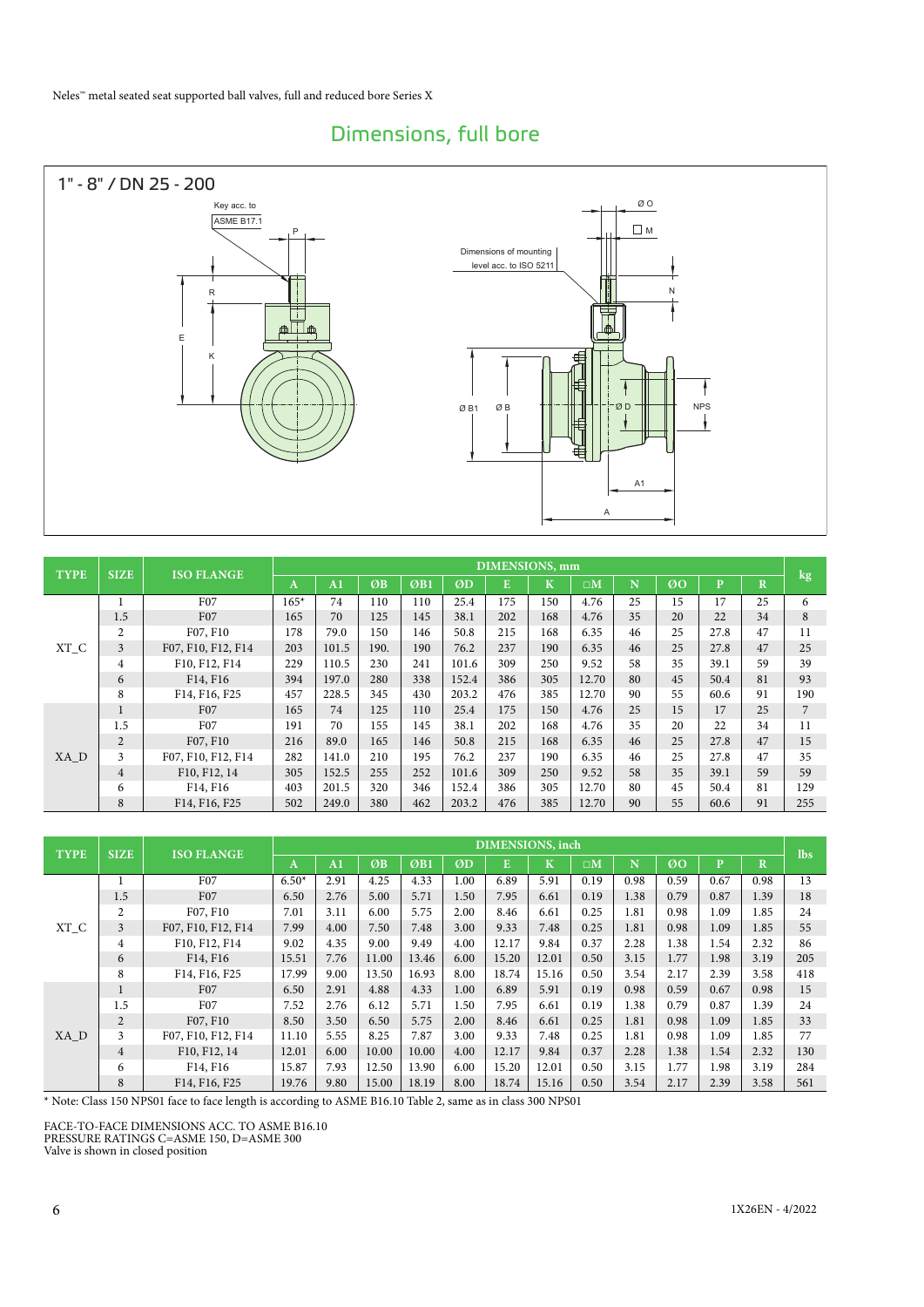## Dimensions, reduced bore



#### ASME 150

| <b>TYPE</b> | <b>SIZE</b> | <b>ISO FLANGE</b>                 |     | <b>DIMENSIONS</b> , mm |     |                          |       |     |     |             |    |    |      |    |     |  |
|-------------|-------------|-----------------------------------|-----|------------------------|-----|--------------------------|-------|-----|-----|-------------|----|----|------|----|-----|--|
|             |             |                                   |     | A1                     | ØB  | $\overline{OB1}$         | ØD    | E   | T   | $\square M$ |    | 00 |      |    | kg  |  |
|             |             | F07, F10                          | 203 | 100                    | 190 | -                        | 50.8  | 215 | 168 | 6.35        | 46 | 25 | 27.8 | 47 | 23  |  |
| ΧB          | 4           | F07, F10, F12, F14                | 229 | 107                    | 230 | $\qquad \qquad$          | 76.2  | 237 | 190 | 6.35        | 46 | 25 | 27.8 | 47 | 34  |  |
|             |             | F10, F12, F14                     | 267 | 126                    | 280 | $\overline{\phantom{a}}$ | 101.6 | 309 | 250 | 9.52        | 58 | 35 | 39.1 | 59 | 82  |  |
|             | 8           | F <sub>14</sub> , F <sub>16</sub> | 292 | 135                    | 345 | 342                      | 152.4 | 386 | 305 | 12.70       | 80 | 45 | 50.4 | 81 | 160 |  |

| <b>TYPE</b> | <b>SIZE</b> | <b>ISO FLANGE</b>  |       |      |      |                          |      | DIMENSIONS, inch |      |             |      |      |      |      | <b>Ibs</b> |
|-------------|-------------|--------------------|-------|------|------|--------------------------|------|------------------|------|-------------|------|------|------|------|------------|
|             |             |                    | A     | A1   | ØB   | ØB1                      | ØD   | E.               | K    | $\square M$ |      | ØO   |      |      |            |
|             |             | F07, F10           | 8.00  | 3.94 | 7.5  |                          | 2.00 | 8.46             | 6.6  | 0.25        | 1.81 | 0.98 | 1.09 | 1.85 | 51         |
|             | 4           | F07, F10, F12, F14 | 9.00  | 4.21 | 9.0  | $\overline{\phantom{a}}$ | 3.00 | 9.33             | 7.5  | 0.25        | 1.81 | 0.98 | 1.09 | 1.85 | 75         |
| ΧB          | O           | F10, F12, F14      | 10.50 | 4.98 | 11.0 | $\qquad \qquad =$        | 4.00 | 12.17            | 9.8  | 0.37        | 2.28 | 1.38 | 1.54 | 2.32 | 180        |
|             | 8           | F14, F16           | 11.50 | 5.31 | 13.5 | 13.5                     | 6.00 | 15.20            | 12.0 | 0.50        | 3.15 | 1.77 | 1.98 | 3.19 | 353        |

#### ASME 300

| <b>TYPE</b> | <b>SIZE</b> | <b>ISO FLANGE</b>  |     | <b>DIMENSIONS</b> , mm |     |                          |       |     |                         |                      |    |    |      |    |     |
|-------------|-------------|--------------------|-----|------------------------|-----|--------------------------|-------|-----|-------------------------|----------------------|----|----|------|----|-----|
|             |             |                    | A   | AI                     | ØB  | ØB1                      | ØD    |     | $\overline{\mathbf{K}}$ | $\square \mathbf{M}$ |    | ØO |      |    | kg  |
|             |             | F07, F10           | 283 | 100                    | 210 | $\overline{\phantom{a}}$ | 50.8  | 215 | 168                     | 6.35                 | 46 | 25 | 27.8 | 47 | 31  |
|             | 4           | F07, F10, F12, F14 | 305 | 107                    | 255 | $\overline{\phantom{0}}$ | 76.2  | 237 | 190                     | 6.35                 | 46 | 25 | 27.8 | 47 | 50  |
| ХC          | 6           | F10, F12, F14      | 403 | 126                    | 320 | $\overline{\phantom{a}}$ | 101.6 | 309 | 250                     | 9.52                 | 58 | 35 | 39.1 | 59 | 110 |
|             | 8           | F14, F16           | 419 | 209.5                  | 380 | 353                      | 152.4 | 386 | 305                     | 12.70                | 80 | 45 | 50.4 | 81 | 235 |
|             |             |                    |     |                        |     |                          |       |     |                         |                      |    |    |      |    |     |

| <b>TYPE</b> | <b>SIZE</b> | <b>ISO FLANGE</b>  |       | DIMENSIONS, inch |      |                          |      |       |              |                    |      |      |      |      |            |  |
|-------------|-------------|--------------------|-------|------------------|------|--------------------------|------|-------|--------------|--------------------|------|------|------|------|------------|--|
|             |             |                    | A     | AI               | ØB   | ØB1                      | ØD   |       | $\mathbf{z}$ | $\sqcap\mathsf{M}$ |      | ØO   |      |      | <b>Ibs</b> |  |
|             |             | F07, F10           | 11.12 | 3.94             | 8.25 | $\overline{\phantom{a}}$ | 2.00 | 8.46  | 6.6          | 0.25               | 1.81 | 0.98 | 1.09 | 1.85 | 68         |  |
| XC          | 4           | F07, F10, F12, F14 | 12.00 | 4.21             | 10.0 | $\qquad \qquad$          | 3.00 | 9.33  | 7.5          | 0.25               | 1.81 | 0.98 | 1.09 | 1.85 | 110        |  |
|             | 6           | F10, F12, F14      | 15.88 | 4.98             | 12.5 | $\overline{\phantom{a}}$ | 4.00 | 12.17 | 9.8          | 0.37               | 2.28 | 1.38 | 1.54 | 2.32 | 242        |  |
|             | 8           | F14, F16           | 16.50 | 8.25             | 15.0 | 13.9                     | 6.00 | 15.20 | 12.0         | 0.50               | 3.15 | 1.77 | 1.98 | 3.19 | 518        |  |

Face to face dimensions acc. to ASME B16.10 Valve is shown in closed position.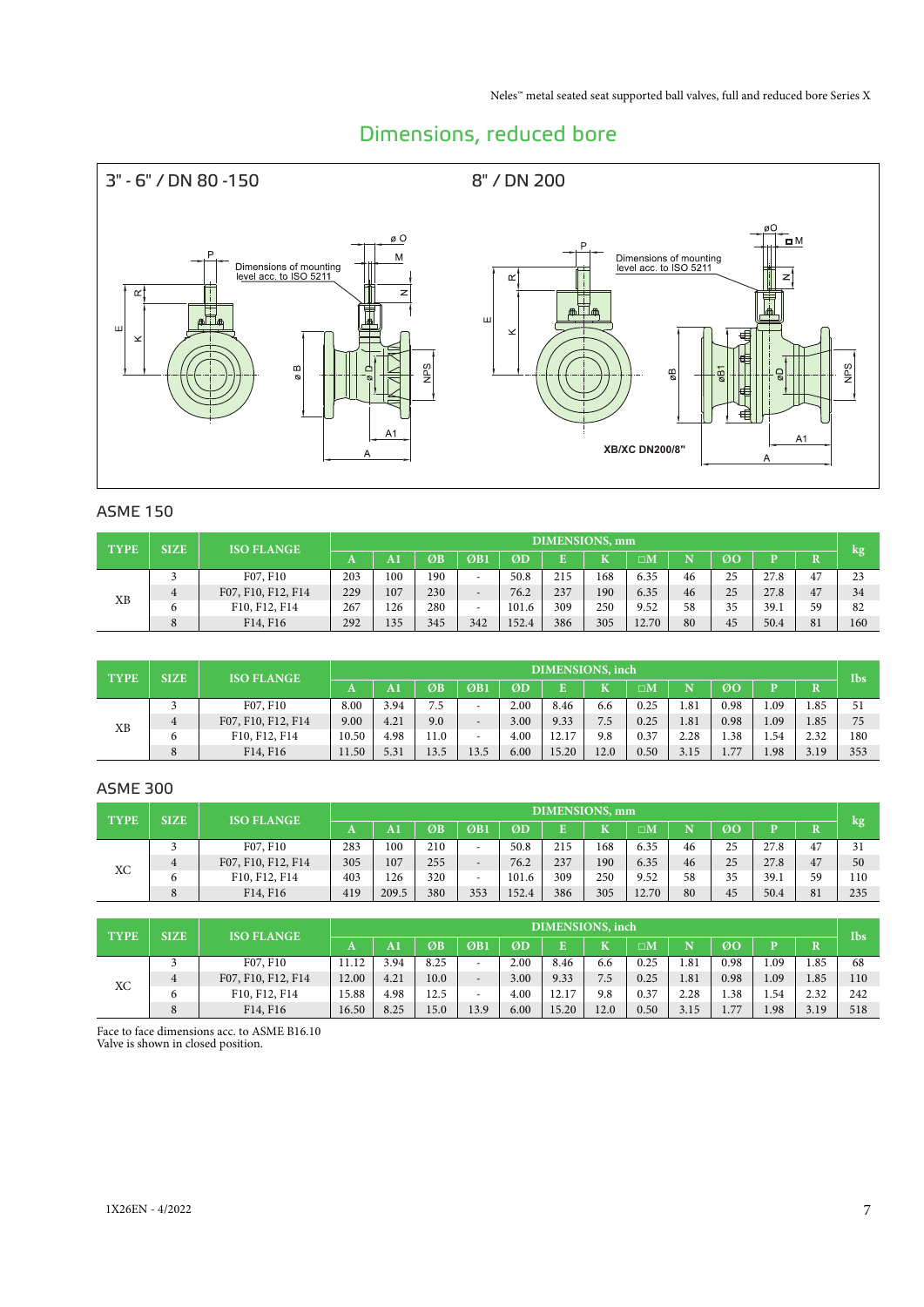

## B1C ACTUATOR B1J/B1JA ACTUATOR

| <b>Type</b>  |      | <b>DIMENSIONS, mm</b> |     | <b>NPT</b>  | kg                      |     |     |
|--------------|------|-----------------------|-----|-------------|-------------------------|-----|-----|
|              | F    | G                     |     | $\mathbf v$ | $\overline{\mathbf{X}}$ |     |     |
| <b>B1C6</b>  | 395  | 270                   | 283 | 36          | 90                      | 1/4 | 4.2 |
| B1C9         | 450  | 315                   | 279 | 43          | 110                     | 1/4 | 9.6 |
| <b>B1C11</b> | 535  | 375                   | 290 | 51          | 135                     | 3/8 | 16  |
| <b>B1C13</b> | 640  | 445                   | 316 | 65          | 175                     | 3/8 | 31  |
| <b>B1C17</b> | 785  | 555                   | 351 | 78          | 215                     | 1/2 | 54  |
| <b>B1C20</b> | 880  | 590                   | 385 | 97          | 215                     | 1/2 | 73  |
| <b>B1C25</b> | 1075 | 725                   | 448 | 121         | 265                     | 1/2 | 131 |
| <b>B1C32</b> | 1370 | 920                   | 525 | 153         | 395                     | 3/4 | 256 |
| <b>B1C40</b> | 1670 | 1150                  | 595 | 194         | 505                     | 3/4 | 446 |
| <b>B1C50</b> | 2060 | 1350                  | 690 | 242         | 610                     | 1   | 830 |

|              | <b>DIMENSIONS</b> , inch |       |       |             |             |            | <b>lbs</b> |
|--------------|--------------------------|-------|-------|-------------|-------------|------------|------------|
| Type         | F                        | G     |       | $\mathbf v$ | $\mathbf X$ | <b>NPT</b> |            |
| <b>B1C6</b>  | 15.55                    | 10.63 | 11.14 | 1.42        | 3.54        | 1/4        | 9          |
| B1C9         | 17.72                    | 12.40 | 10.98 | 1.69        | 4.33        | 1/4        | 21         |
| <b>B1C11</b> | 21.06                    | 14.76 | 11.42 | 2.01        | 5.31        | 3/8        | 35         |
| <b>B1C13</b> | 25.20                    | 17.52 | 12.44 | 2.56        | 6.89        | 3/8        | 68         |
| <b>B1C17</b> | 30.91                    | 21.85 | 13.82 | 3.07        | 8.46        | 1/2        | 119        |
| <b>B1C20</b> | 34.65                    | 23.23 | 15.16 | 3.82        | 8.46        | 1/2        | 161        |
| B1C25        | 42.32                    | 28.54 | 17.64 | 4.76        | 10.43       | 1/2        | 289        |
| <b>B1C32</b> | 52.94                    | 36.22 | 20.67 | 6.02        | 15.55       | 3/4        | 564        |
| <b>B1C40</b> | 65.75                    | 45.28 | 23.43 | 7.64        | 19.88       | 3/4        | 983        |
| <b>B1C50</b> | 81.10                    | 53.15 | 27.17 | 9.53        | 24.02       |            | 1829       |

| <b>Type</b> |      | <b>DIMENSIONS</b> , mm | <b>NPT</b> | kg           |             |     |      |
|-------------|------|------------------------|------------|--------------|-------------|-----|------|
|             | F    | G                      |            | $\mathbf{V}$ | $\mathbf X$ |     |      |
| B1J/B1JA6   | 485  | 368                    | 273        | 36           | 110         | 3/8 | 8    |
| B1J/B1JA8   | 560  | 420                    | 279        | 43           | 135         | 3/8 | 17   |
| B1J/B1JA10  | 650  | 490                    | 290        | 51           | 175         | 3/8 | 30   |
| B1J/B1JA12  | 800  | 620                    | 316        | 65           | 215         | 1/2 | 57   |
| B1J/B1JA16  | 990  | 760                    | 351        | 78           | 265         | 1/2 | 100  |
| B1J/B1JA20  | 1200 | 935                    | 358        | 97           | 395         | 3/4 | 175  |
| B1J/B1JA25  | 1530 | 1200                   | 448        | 121          | 505         | 3/4 | 350  |
| B1J/B1JA32  | 1830 | 1410                   | 525        | 153          | 540         | 1   | 671  |
| B1J/B1JA40  | 2095 | 1578                   | 580        | 194          | 724         | 1   | 1100 |

|             | <b>DIMENSIONS</b> , inch |       |       |                         |                         |            | <b>lbs</b> |
|-------------|--------------------------|-------|-------|-------------------------|-------------------------|------------|------------|
| <b>Type</b> | F                        | G     |       | $\overline{\mathbf{V}}$ | $\overline{\mathbf{X}}$ | <b>NPT</b> |            |
| B1J/B1JA6   | 19.09                    | 14.49 | 10.75 | 1.42                    | 4.33                    | 3/8        | 20         |
| B1J/B1JA8   | 22.05                    | 16.54 | 10.98 | 1.69                    | 5.31                    | 3/8        | 37         |
| B1J/B1JA10  | 25.59                    | 19.29 | 11.42 | 2.01                    | 6.89                    | 3/8        | 66         |
| B1J/B1JA12  | 31.50                    | 24.41 | 12.44 | 2.56                    | 8.46                    | 1/2        | 126        |
| B1J/B1JA16  | 38.98                    | 29.92 | 13.82 | 3.07                    | 10.43                   | 1/2        | 220        |
| B1J/B1JA20  | 47.24                    | 36.81 | 14.09 | 3.82                    | 15.55                   | 3/4        | 386        |
| B1J/B1JA25  | 60.24                    | 47.24 | 17.64 | 4.76                    | 19.88                   | 3/4        | 771        |
| B1J/B1JA32  | 72.05                    | 55.51 | 20.67 | 6.02                    | 21.26                   | 1          | 1479       |
| B1J/B1JA40  | 82.48                    | 62.13 | 22.8  | 7.64                    | 28.5                    |            | 2424       |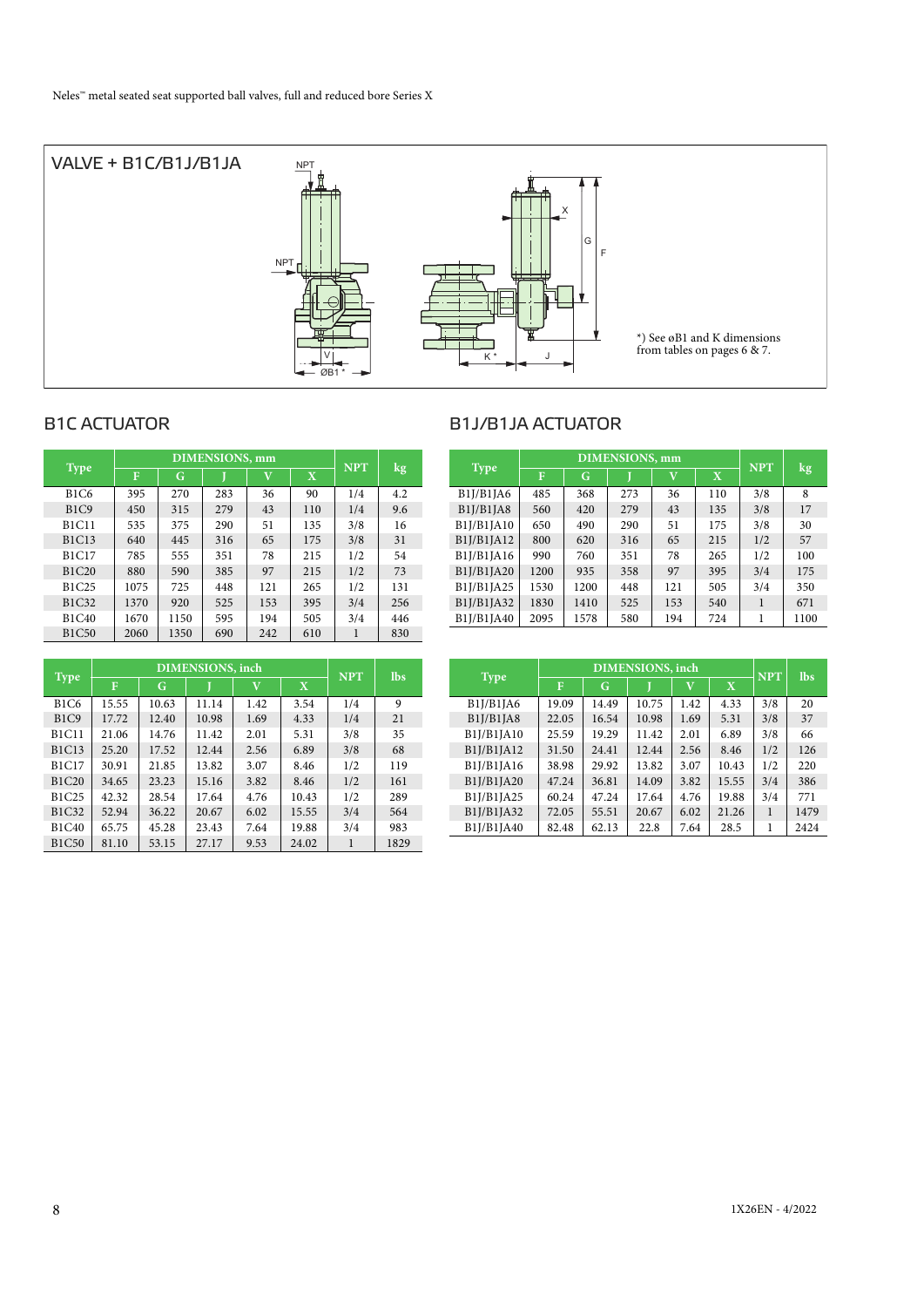## How to order

| $\mathbf{v}$<br>ΛA |  |  | ∼ |  |  |
|--------------------|--|--|---|--|--|

| 1. sign   | <b>VALVE SERIES &amp; STYLE &amp; FACE-TO-FACE</b>                                                                                               |
|-----------|--------------------------------------------------------------------------------------------------------------------------------------------------|
| <b>XT</b> | Full bore, seat supported, face-to-face ASME B 16.10, Table 1,<br>long pattern, ASME 150, except NPS01" acc.to Table 2, same as<br>in class 300. |
| XA        | Full bore, seat supported, face-to-face ASME 16.10, Table 2,<br>long pattern, ASME 300.                                                          |
| <b>XB</b> | Reduced bore, seat supported, face-to-face ASME B 16.10, Table<br>1, short pattern, ASME 150.                                                    |
| <b>XC</b> | Reduced bore, seat supported, face-to-face ASME B 16.10, Table<br>2, short pattern, ASME 300.                                                    |

|         | <b>SIZE</b>      |                     |  |  |  |
|---------|------------------|---------------------|--|--|--|
| 2. sign | <b>Full bore</b> | <b>Reduced bore</b> |  |  |  |
| 01      | 1"               | ۰                   |  |  |  |
| 1H      | 11/2"            | -                   |  |  |  |
| 02      | 2"               | -                   |  |  |  |
| 03      | 3"               | 3"                  |  |  |  |
| 04      | 4"               | 4"                  |  |  |  |
| 06      | 6"               | 6"                  |  |  |  |
| 08      | 8"               | 8"                  |  |  |  |

| $\frac{3 \cdot \text{sign}}{2}$ | <b>PRESSURE CLASS</b> |
|---------------------------------|-----------------------|
|                                 | ASME Class 150        |
| D                               | <b>ASME Class 300</b> |
|                                 |                       |

| 4. sign | <b>END CONNECTION STYLE</b>                                           |
|---------|-----------------------------------------------------------------------|
| W       | Raised face, ASME B 16.5, (Ra 3.2 - 6.3 / RMS 125 - 250),<br>standard |

| 5. sign | <b>CONSTRUCTION &amp; APPLICATION *)</b>                                                                                                                                                                                                                 |
|---------|----------------------------------------------------------------------------------------------------------------------------------------------------------------------------------------------------------------------------------------------------------|
| GA      | Standard construction. Live loaded packing.                                                                                                                                                                                                              |
| GQ      | Q-Trim construction. Otherwise standard.                                                                                                                                                                                                                 |
| UU      | UOP construction with solid proof J-seat                                                                                                                                                                                                                 |
| GZ      | BAM tested non-metallic parts, for oxygen service. Double<br>seated. Metal bearings; cobalt based alloy. Live loaded graphite<br>packing.<br>Temperature range -50+200 °C. Max pressure per body rating.<br>Oxygen cleaning acc. to internal procedures. |

\*) Consult factory for other constuctions & applications

| 6. sign        | <b>BODY MATERIAL'</b> |
|----------------|-----------------------|
| I2             | ASTM A216 gr WCB      |
| S <sub>6</sub> | ASTM A351 gr CF8M     |
| I5             | ASTM A217 gr C5       |

| 7. sign       | <b>BALL / COATING &amp; STEM MATERIAL</b> |
|---------------|-------------------------------------------|
| <sup>SI</sup> | 316SS / Hard Chrome & XM-19               |
| RX.           | 316SS / Chromium carbide, CrC & XM-19     |
| <b>RR</b>     | 316SS / WC-CO & XM-19                     |
| RV            | 316SS / Tungsten carbide, TC2 & XM-19     |
| SL.           | 316SS / NiBo & XM-19                      |

| 8. sign | SEAT TYPE, BACK SEALS AND SPRING MATERIAL |                  |               |  |  |  |
|---------|-------------------------------------------|------------------|---------------|--|--|--|
|         | <b>Seat type</b>                          | <b>Back seal</b> | <b>Spring</b> |  |  |  |
|         | Metal, S                                  | <b>PTFE</b>      | -             |  |  |  |
| K       | Metal, K (locked)                         | <b>PTFE</b>      |               |  |  |  |
| H       | Metal, H                                  | Graphite         | Incoloy 825   |  |  |  |
| G       | Metal, H                                  | Graphite         | Incoloy 825   |  |  |  |
|         | Metal                                     | Graphite         |               |  |  |  |

| $9.$ sign    | <b>SEAT AND COATING MATERIAL</b> |                          |  |
|--------------|----------------------------------|--------------------------|--|
|              | <b>Seat material</b>             | <b>Coating</b>           |  |
| $\mathsf{A}$ | 316 Stainless Steel              | Cobalt based hard facing |  |
|              | 316 Stainless Steel              | Chromium carbide, CrC-LF |  |
|              | 316 Stainless Steel              | Tungsten carbide, WC-CO  |  |
|              | 316 Stainless Steel              | Tungsten carbide, TC2    |  |

| $10.$ sign | <b>GASKET, PACKING &amp; BEARING MATERIAL</b> |                |                       |  |  |
|------------|-----------------------------------------------|----------------|-----------------------|--|--|
|            | <b>Body gasket</b>                            | <b>Packing</b> | <b>Thrust bearing</b> |  |  |
| A          | <b>PTFE</b>                                   | PTFE V-rings   | <b>Filled PTFE</b>    |  |  |
| B          | Graphite                                      | Graphite       | <b>Filled PTFE</b>    |  |  |
| C          | <b>PTFE</b>                                   | PTFE V-rings   | Cobalt based<br>alloy |  |  |
|            | Graphite                                      | Graphite       | Cobalt based<br>alloy |  |  |

|                                                 | <b>BOLTING MATERIALS</b>  |       |                       |             |  |  |  |
|-------------------------------------------------|---------------------------|-------|-----------------------|-------------|--|--|--|
| $11.$ sing                                      | <b>Pressure retaining</b> |       | Packing gland bolting |             |  |  |  |
|                                                 | <b>Studs</b>              | Nuts. | <b>Studs</b>          | <b>Nuts</b> |  |  |  |
| For low emission gland packing design ISO 15848 |                           |       |                       |             |  |  |  |
| $E^*$                                           | B8M                       | 8M    | gr. 660               | gr. 660     |  |  |  |
| $T^*$                                           | 1.7M                      | 2HM   | B7                    | 2H          |  |  |  |
| For general service gland packing               |                           |       |                       |             |  |  |  |
| D <sup>*</sup>                                  | B8M                       | 8M    | B8M                   | 8M          |  |  |  |
| $F^*$                                           | 1.7M                      | 2HM   | 1.7M                  | 2HM         |  |  |  |

\* Bolting materials for stainless steel body \*\* Bolting materials for carbon and low alloy steel body

NOTE: Other options available on application, consult factory